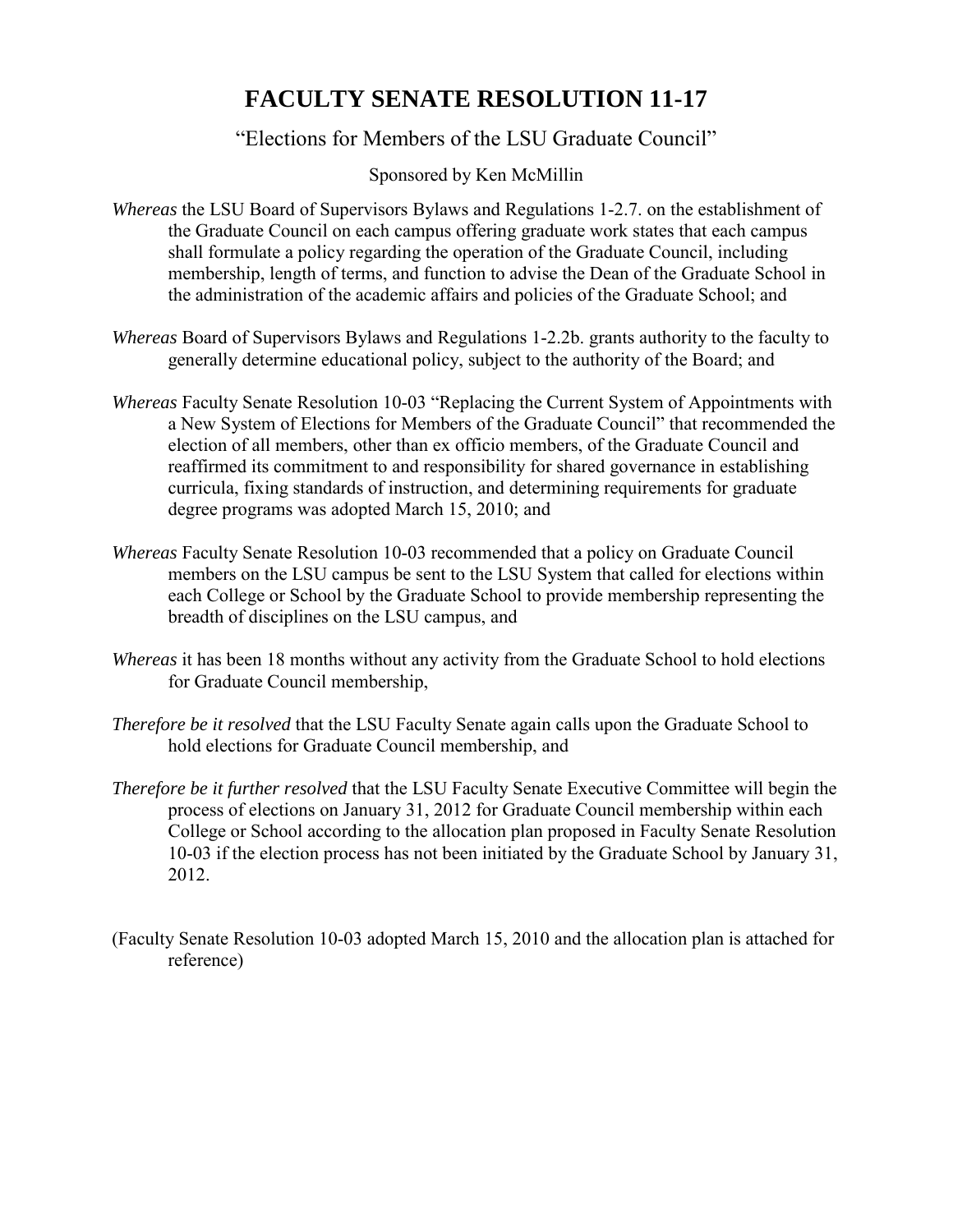## Graduate Council Membership

The Graduate Council is composed of faculty who consider policy matters related to the Graduate School and who advise the Dean of the Graduate School in the administration of academic affairs and policies of the Graduate School. To provide membership representing the breadth of disciplines on the LSU campus, each College or School overseen by a dean and that offers a graduate program of study at LSU are represented on the Graduate Council such that units that award less than 9% of graduate degrees are allocated one member on the Graduate Council whereas units that award more than 9% of the graduate degrees are allocated two members on the Graduate Council. Allocations will be recalculated each decade; allocations for 2010 through 2019 are based on degrees awarded from 1999-2000 through 2008-2009 as reported by the LSU Office of Budget and Planning. Members will be graduate faculty with outstanding records of scholarly and creative activities, who do not currently hold administrative positions, who are full Professors, and who are full Members of the Graduate Faculty. The overall membership of the Council will represent the diversity of faculty and students. Members will serve a term of five years, with membership end dates staggered to provide for continuity of the Council Activities. The Graduate School will hold elections within each College or School as needed to fill positions; all Graduate Faculty within those Colleges or Schools are eligible to nominate and vote. Members of the Graduate Council will elect from themselves a Chair who will serve a one-year term. The Dean of the Graduate School and the Associate Dean of the Graduate School are ex officio members with the same rights as other members except that they may not serve as chair of the Graduate Council or chair of subcommittees of the Graduate Council.